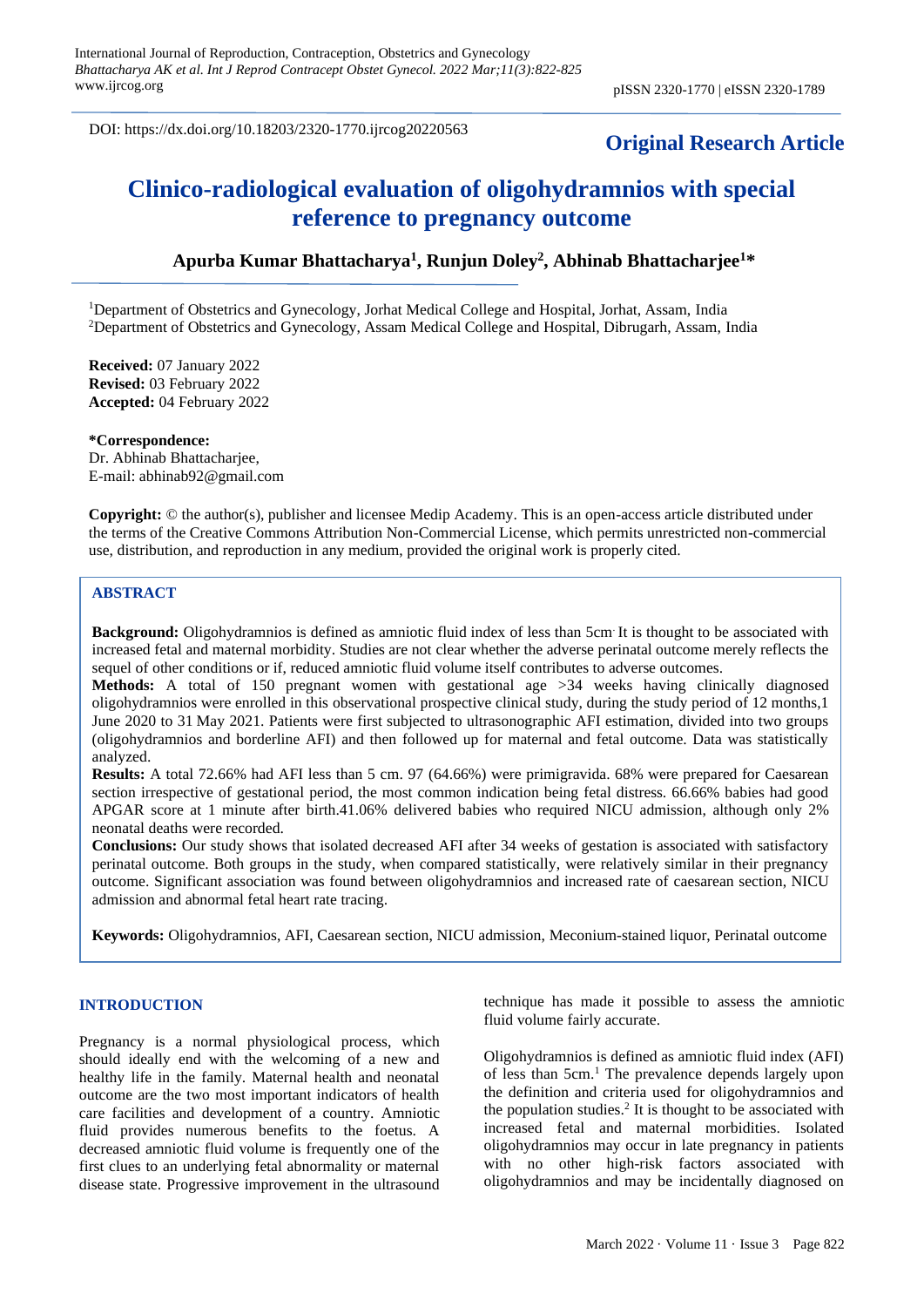routine ultrasound. Perinatal morbidity and mortality is due to high risk of Caesarean deliveries for mother due to fetal distress, low APGAR score, meconium aspiration syndrome and congenital abnormalities.<sup>3</sup> Studies have shown that it is not clear whether the adverse perinatal outcome merely reflects the sequel of other conditions or if, reduced amniotic fluid volume itself contributes to adverse outcomes.

## **METHODS**

The present study was carried out in the department of obstetrics and gynecology at Jorhat medical college and Hospital, Assam for a period of 1 year, 01 June 2020 to 31 May 2021. This study is an observational prospective clinical study. A total of 150 admitted women with singleton pregnancy at gestational age more than 34 weeks having clinically diagnosed oligohydramnios were enrolled in the study. Pertinent history relating to age, parity, gestational age, socio-economic status, educational status and booking status were recorded on a computer generated proforma for each woman.

#### *Inclusion criteria*

Clinically diagnosed cases of oligohydramnios having gestational age more than 34 weeks were included in the study.

#### *Exclusion criteria*

Non-compliant patients and those who refrain from giving consent, gestational age less than 34 weeks, multifetal pregnancy, history of draining per vagina, antepartum haemorrhage hypertensive disorders of pregnancy, fetal congenital anomalies and intrauterine fetal death cases were excluded from the study.

## *Procedure*

Patients were explained the procedure to be performed, written informed consent was taken and the relevant obstetrical and gynecological history was also taken. All the patients in the study were subjected to USG guided AFI estimation using Phelan's 4 quadrant method.<sup>4</sup> All women included in the study were followed up and observed for various perinatal outcome both in mother and foetus such as mode of termination of pregnancy, birth weight, fetal distress, meconium staining, APGAR score, NICU admission etc. This study included two groups. The first group included pregnant women at gestational age 34 weeks and above with gestational age 34 weeks and above with oligohydramnios i.e.  $AFI < 5$  cm. The second group included borderline oligohydramnios with AFI 5-8 cm.

#### *Statistical methods and analysis*

Descriptive statistical analysis has been carried out in this study. Chi-square, independent T-test and Fisher Exact test have been used. Probability value less than 5% was

considered statistically significant  $(p<0.05)$ . The Statistical software namely IBM SPSS version 20 was used for the analysis of the data and Microsoft Word and excel have been used to generate graphs and tables.

#### **RESULTS**

Demographic data of patients including maternal age distribution, educational status and socioeconomic status (measured by Modified Kuppuswamy scale) are shown in (Tables 1-2, Figure 1) respectively. Out of 150 patients enrolled for the study, 64.66% were primigravida as shown in (Table 3).

#### **Table 1: Maternal age distribution.**

| Maternal age group<br>(years) | N   | $\frac{0}{0}$ |
|-------------------------------|-----|---------------|
| $<$ 20                        | 17  | 11.33         |
| $21 - 25$                     | 88  | 58.66         |
| $26 - 30$                     | 26  | 17.33         |
| $31 - 35$                     | 17  | 11.33         |
| >35                           | 2   | 1.33          |
| <b>Total</b>                  | 150 | 100           |

#### **Table 2: Educational status.**

| <b>Education</b>        | N   | $\frac{0}{\alpha}$ |
|-------------------------|-----|--------------------|
| <b>Illiterate</b>       | 37  | 24.66              |
| Lower primary           | 49  | 32.66              |
| <b>High school</b>      | 45  | 30.00              |
| <b>Higher secondary</b> |     | 4.66               |
| <b>Graduate</b>         | 12  | 8.00               |
| <b>Total</b>            | 150 | 100                |



## **Figure 1: Socioeconomic status.**

Only 42 (28%) patients were booked pregnancy cases in the study. 45.33% were of gestational age more than equal to 40 weeks as shown in (Figure 2). After doing ultrasonographic assessment of AFI by Phelan's Method, out of 150 patients, 109 (72.66%) had AFI less than 5 cm. Borderline oligohydramnios was seen in 41 (27.33%) patients as described in (Table 4). 68% (102) of the patients had their mode of delivery by Caesarean Section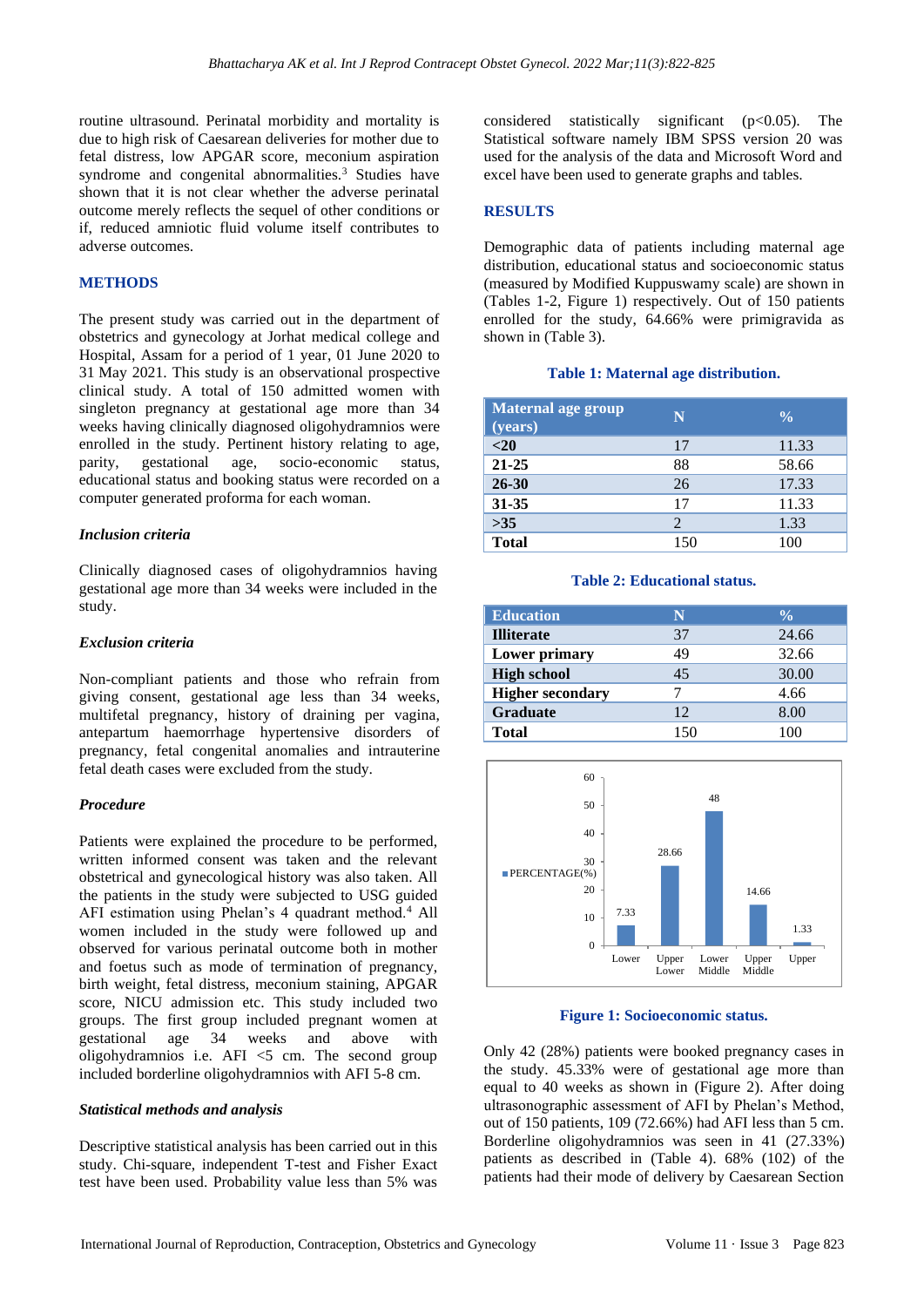as shown in (Figure 3). 22.66% cases had meconium staining, out of which 11 cases had thickly stained liquor.



**Figure 2: Gestational age distribution.**

Majority of babies (61.33%) weighed in the range of 2.5 to 3.5 kg. 50 babies (33.33%) had poor APGAR score at 1 minute. Only 5 babies (3.33%) had poor APGAR score after 5min, all of them were given NICU admission. 62 babies were given NICU admission for various conditions as described in (Figure 4). 29 (46.77%) were admitted for Post resuscitation care whereas 6 (9.67%) were Preterm. Respiratory distress (tachypnea/grunting) was seen in 11 babies who were admitted, 10 babies admitted for neonatal jaundice and another 6 babies were admitted for other reasons. Of the 150 babies, only 3 (2%) had perinatal deaths. Incidentally, all 3 babies were low birth weight (LBW). There was no reported case of maternal mortality in the perinatal period.

## **Table 3: Distribution of patients according to gravida.**

| <b>Gravida</b>      | N   | <b>VA</b> |
|---------------------|-----|-----------|
| Primigravida        | 97  | 64.66     |
| <b>Multigravida</b> | 53  | 35.33     |
| <b>Total</b>        | 150 | 100       |

## **Table 4: Amniotic fluid index.**

| <b>Amniotic fluid</b><br>index (cm) |     |       |
|-------------------------------------|-----|-------|
| >5                                  | 109 | 72.66 |
| $5 - 8$                             |     | 27.33 |
| <b>Total</b>                        |     | 100   |

#### **DISCUSSION**

The study showed that 64.66% patients with decreased AFI were primigravida. Garmel et al study observed that 67% of women with oligohydramnios were primigravida, and Charu et al study also observed that 60% of women were primigravida.<sup>5,6</sup> The rate of LSCS was significantly higher (68%) compared to national average,17.2% in 2015-16.<sup>7</sup> The increase was not precisely due to less AFI but presumably due to higher rate of fetal distress.

Comparison is made with Jandial et al who noticed among the induced patients 44% women had normal vaginal delivery and 56% underwent caesarean section, out of which 42% had fetal distress.<sup>6</sup> LSCS patients had a mean gestational age of 39.2±2.63 weeks. And patients delivering vaginally had a mean gestational age of  $38.22 \pm 2.77$  weeks. It was observed in our study, when comparing gestational age and LSCS mode of delivery, p value=0.037 was found, which implied significance. It implied that there was association of increasing gestational age with LSCS delivery. While comparing the LSCS mode of delivery with both the groups (oligohydramnios and borderline) in our study, it was found to be insignificant, p value=0.136. It implied that the two groups had almost similar outcome irrespective of the AFI value.







**Figure 4: Reason for NICU admission.**

There was no significant association between decreased AFI and meconium-stained liquor in this study, p value= 0.194. Meconium-stained liquor was found in 21.1% of women with oligohydramnios as compared to 26.82% of women with borderline AFI by present study. It was found in this study that the incidence of LBW is almost similar in both groups, as 30.43% (35 LBW out of 115 cases) in oligohydramnios group and 28.57%(10 out of 35) in borderline AFI group. It is not statistically significant, p value=0.279. Reddy et al found that 59.4% patients with isolated oligohydramnios delivered LBW